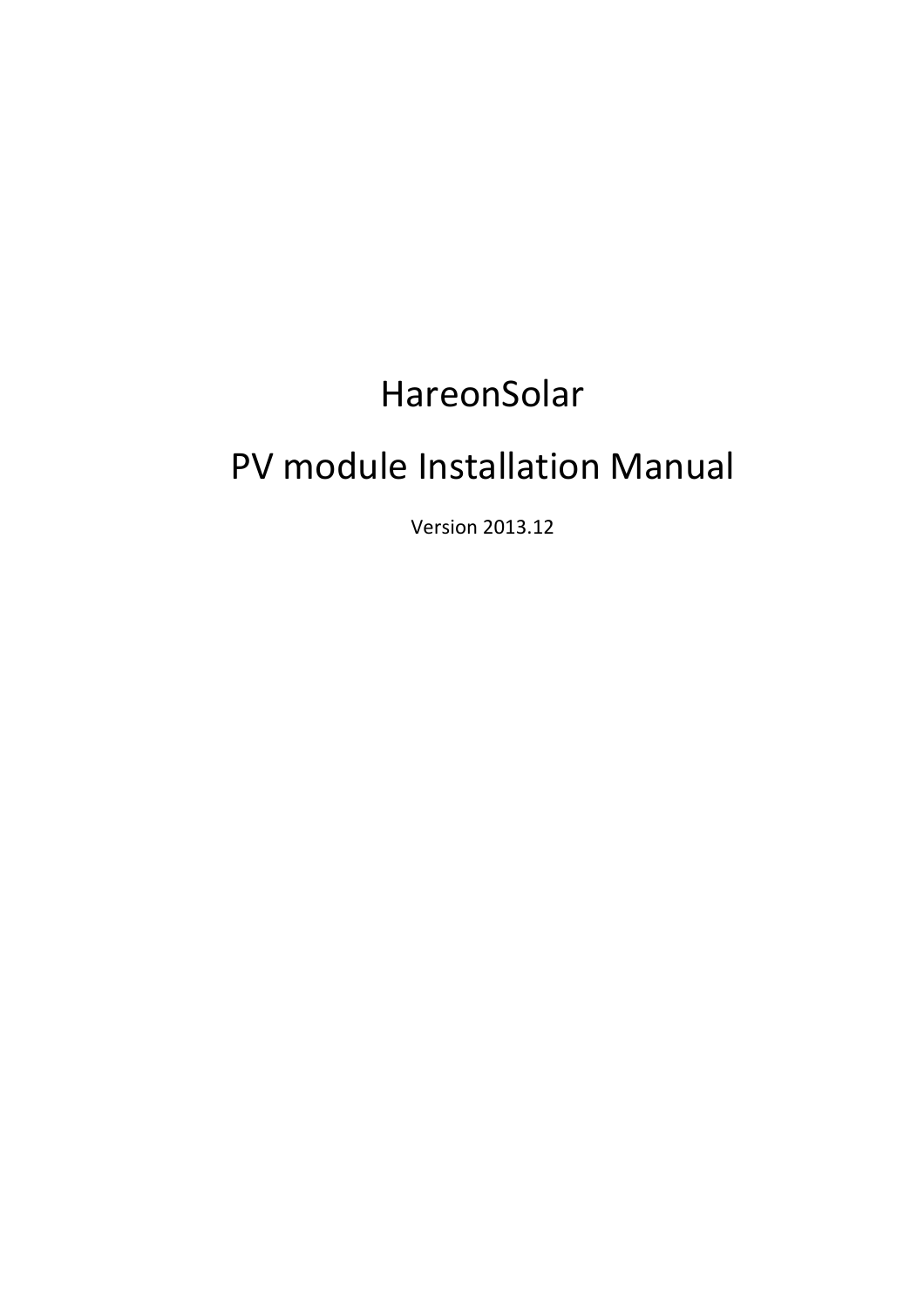### **CONTENTS**

### **PURPOSE**

This manual is for Hareon solar PV module (here in after referred to as Module); introduce safety and maintenance information of module installation. Please read this manual carefully before you start the installation, follow the rules strictly during the installation.

## **DISCLAIMER OF LIABILITY**

Because the use of this manual and the conditions or methods of installation, operation, use and maintenance of module are beyond Hareon's control, Hareon does not accept responsibility and expressly disclaims liability for loss, damage, or expense arising out of or in any way connected with such installation, operation, use or maintenance.

No responsibility is assumed by Hareon for any infringement of patents or other rights of third parties, which may result from use of the module. No license is granted by implication or otherwise under any patent or patent rights.

The information in this manual is based on Hareon's knowledge and experience and is believed to be reliable; but such information including product specification (without limitations) and suggestions do not constitute a warranty, expresses or implied. Hareon reserve the right to change the manual, the PV produce, the specifications, or product information sheets without prior notice.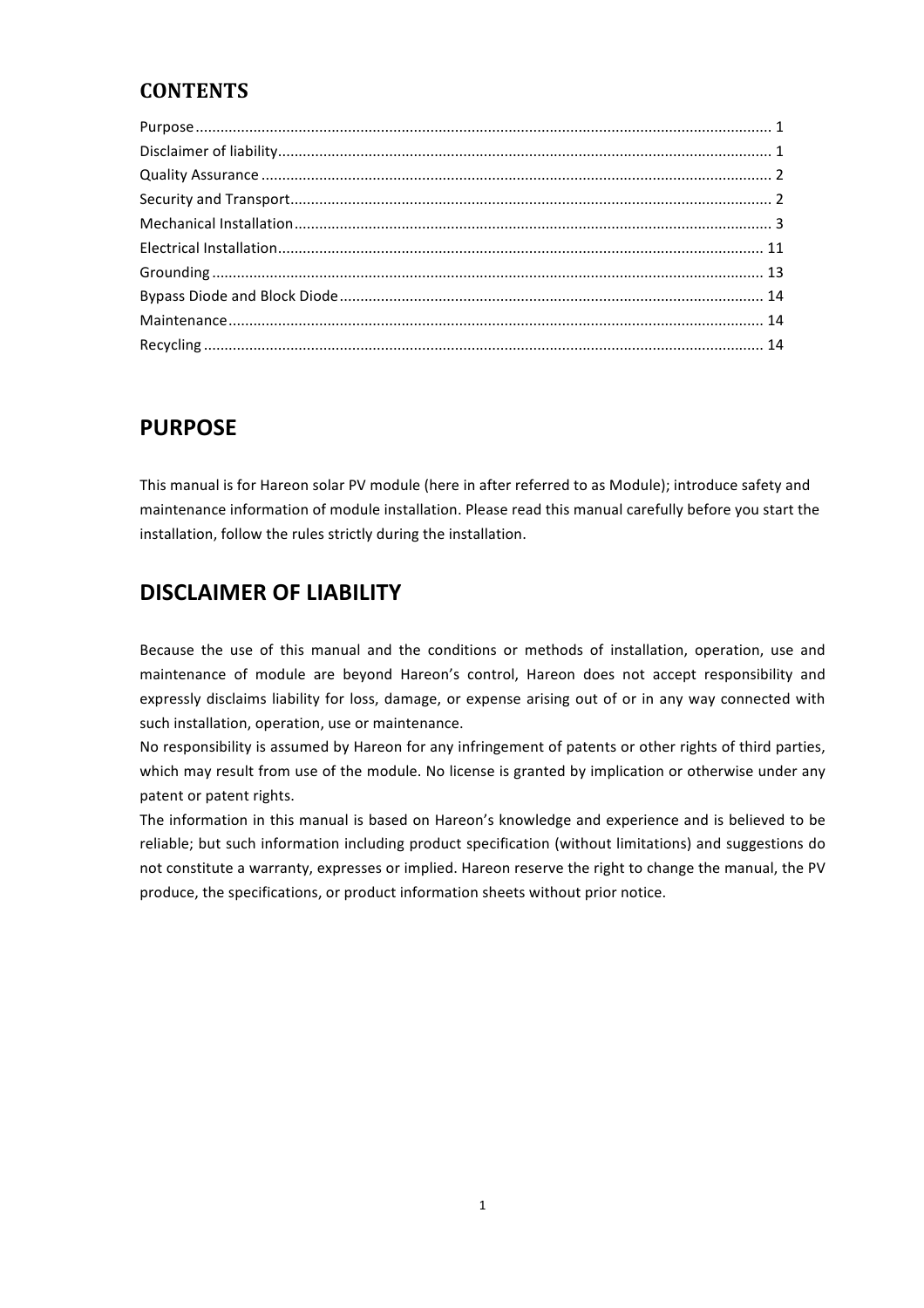## **QUALITY ASSURANCE**

Hareonsolar provide 10 years ensure for materials and process of module in 10 years after module sold.

12 years ensure for 90% output, 25 years ensure for 80% output.

## **SECURITY AND TRANSPORT**

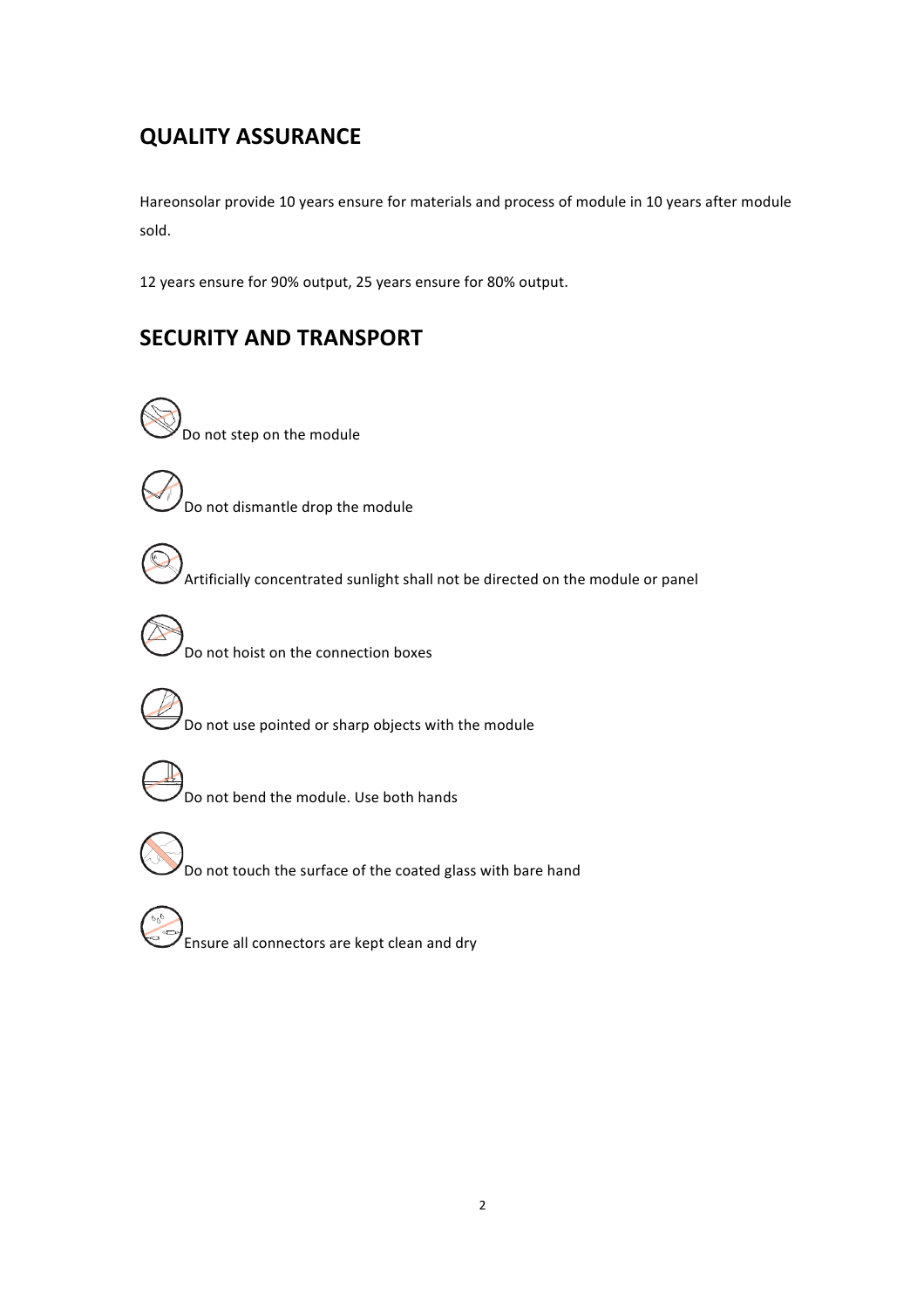### **MECHNICAL INSTALLATION**

#### **Site choosing**

- $\triangleright$  Select a suitable location for installing the modules.
- $\triangleright$  The modules should be facing south in northern latitudes and north in southern latitudes.
- $\triangleright$  The module should not be shaded at any time.
- $\triangleright$  Do not use modules near equipment or in locations where flammable gases may be generated or collected.
- $\triangleright$  Without the written approval or the two sides agreed in the contract, the straight-line distance from the installation place to the seaside does not allow less than 1km.
- $\triangleright$  The module to be installed under the following conditions:
	- Operating Temp: -40° ~85°
	- Storage Temp: -40 $^{\circ}$  ~60 $^{\circ}$
	- $\bullet$  Humidity:  $≤85%$
	- $\bullet$  Wind Pressure:  $\leq$ 2400Pa
	- $\bullet$  Snow Pressure:  $\leq$ 5400Pa
	- **•** Corrosion resistance: except area with salt or sulfur corrosion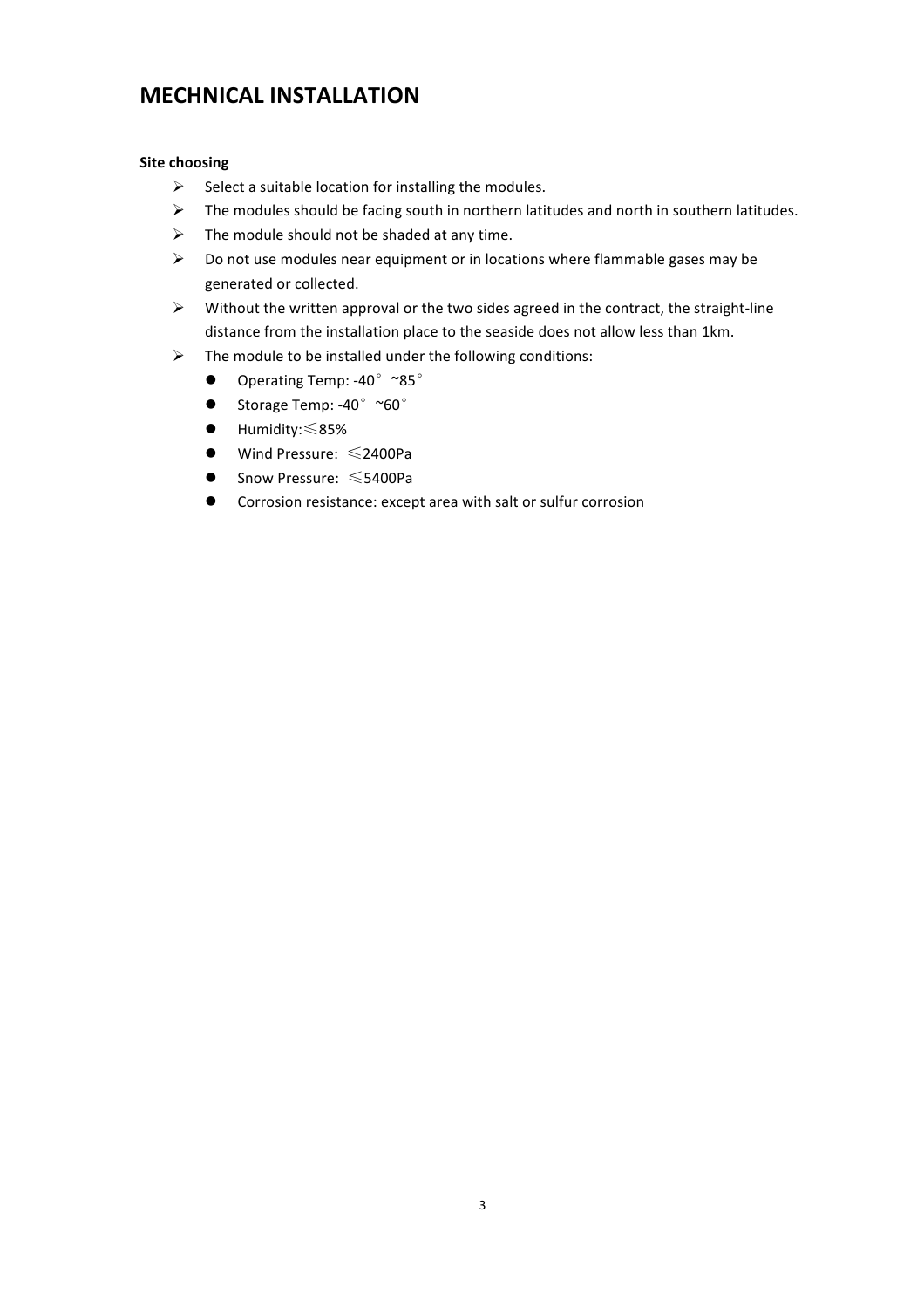#### **Mounting angle**

- $\triangleright$  A string of module should be mounted at the same angle, radiation exposure differ from mounting angle, it will cause current difference, which lead to lower operating efficiency of the whole system.
- $\triangleright$  Mounting angle please refer to table 1

|                            | table1                     |  |  |  |  |  |
|----------------------------|----------------------------|--|--|--|--|--|
| latitude                   | Mounting angle             |  |  |  |  |  |
| $0^{\circ}$ ~15 $^{\circ}$ | $=15$ °                    |  |  |  |  |  |
| $15^\circ$ ~25 $^\circ$    | =Latitude                  |  |  |  |  |  |
| $25^\circ \sim 30^\circ$   | $=$ Latitude +5 $^{\circ}$ |  |  |  |  |  |
| $30^\circ$ ~35 $^\circ$    | $=$ Latitude+10 $^{\circ}$ |  |  |  |  |  |
| $35^\circ$ ~40 $^\circ$    | $=$ Latitude+15 $^{\circ}$ |  |  |  |  |  |
|                            | $=$ Latitude+20 $^{\circ}$ |  |  |  |  |  |

#### **Module mounting**

- $\triangleright$  General rules
	- The module mounting structure must be made of durable, corrosion-resistant and UV-resistant material.
	- Modules must be securely attached to the mounting structure.
	- In regions with heavy snowfall in winter, select the height of the mounting system so that the lowest edge of the module is not covered by snow for any length of time. In addition, ensure that the lowest portion of the module is placed high enough so that it is not shaded by plants or trees or damaged by flying sand.
	- Provide adequate ventilation under the modules in conformity to your local regulations. A minimum distance of 10 cm between the roof plane and the frame of the module is generally recommended.
	- Observe the linear thermal expansion of the module frames (the recommended minimum distance between two modules is 2 cm).
	- Always observe the instructions and safety precautions included with the module support frames.
	- Do not attempt to drill holes in the glass surface or the frames of the modules as this will void the warranty.
	- Before installing modules on a roof, ensure that the roof construction is suitable. In addition, any roof penetration required to mount the module must be properly sealed to prevent leaks.
	- When installing a module on a pole, choose a pole and module mounting structure that will withstand the anticipated winds for the area.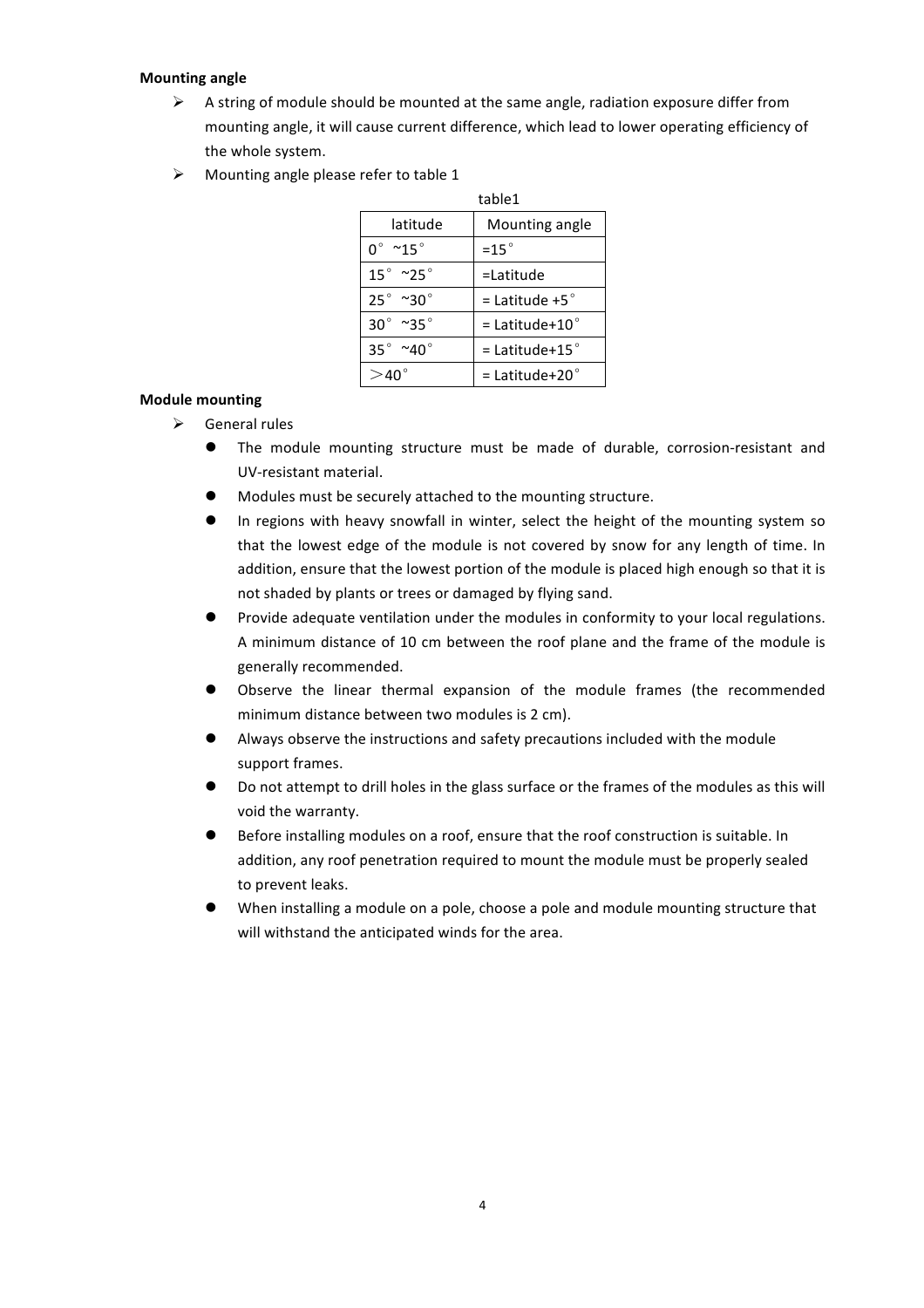$\triangleright$  Installation methods

Modules can be installed on the frame by the following 3 methods:

- **•** Mounting hole system: use corrosion free M8 bolt, module can be installed on the support frame through the installation holes on its own frame, show in figure1
- Clamping system: choose the right fixture to fix the module on the support frame, show in figure2
- Insertion system: Insert the whole module into the rail, show in figure3



figure1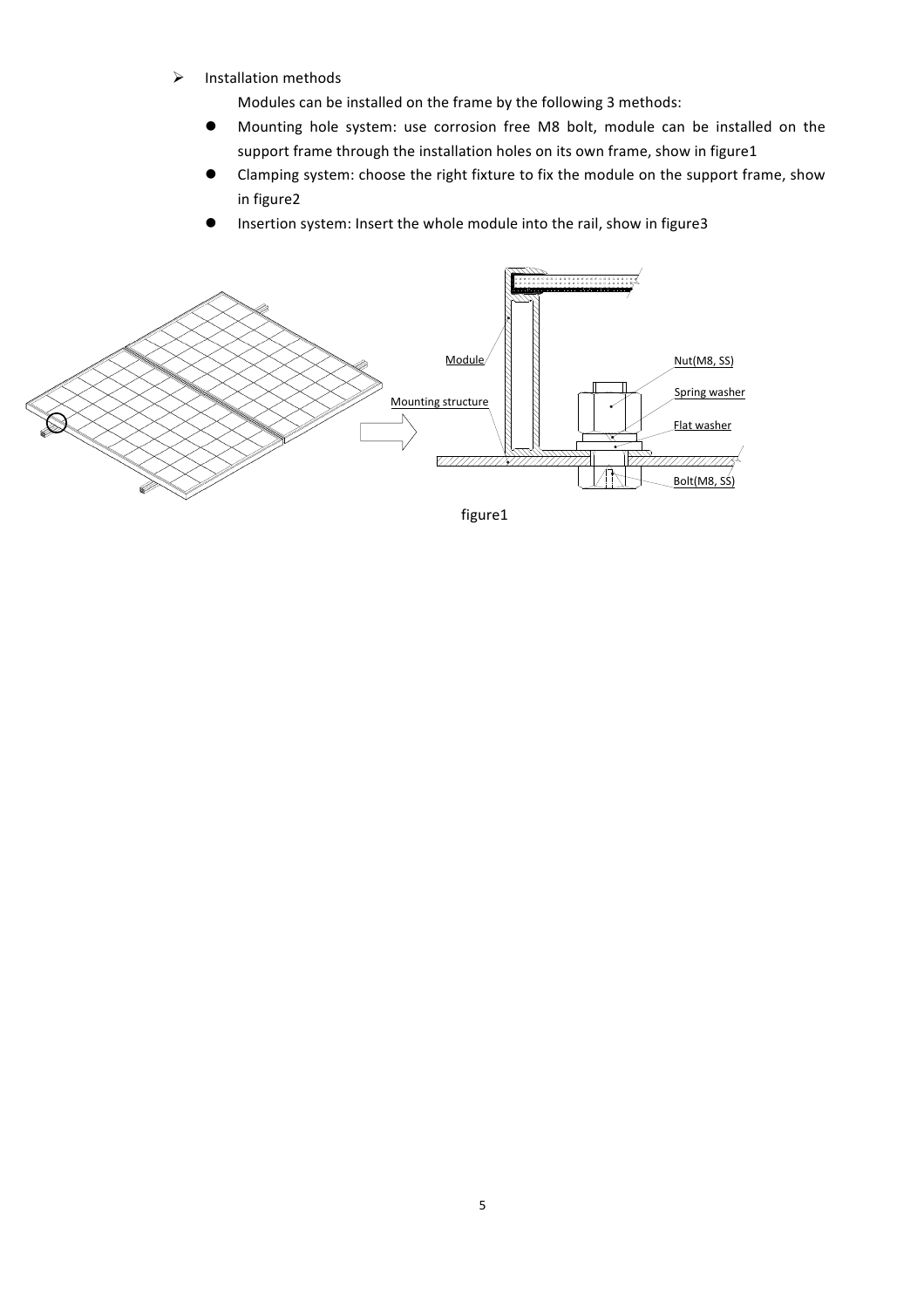

figure3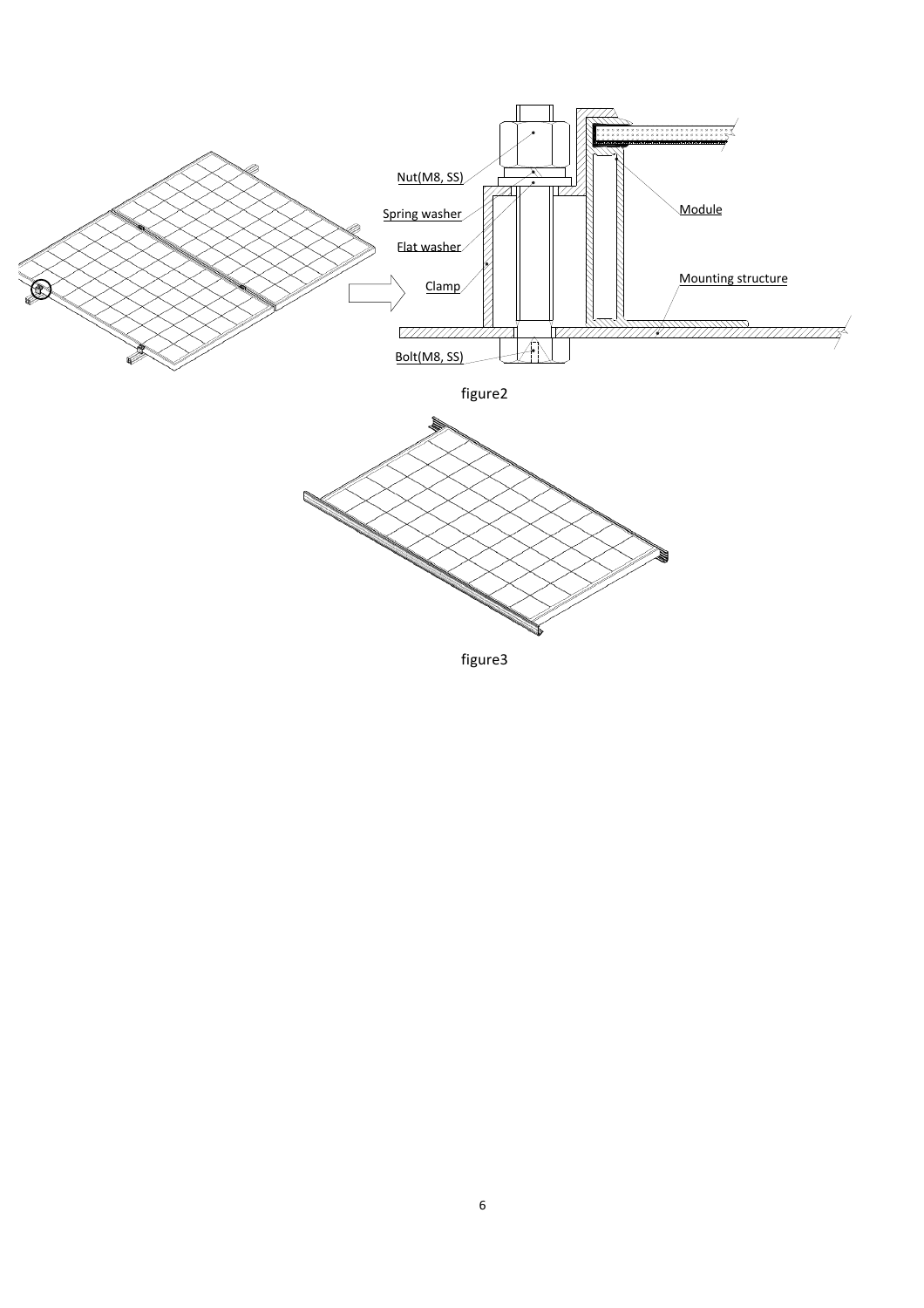Select the proper installation method depending on the load, please refer to figure4 for details:

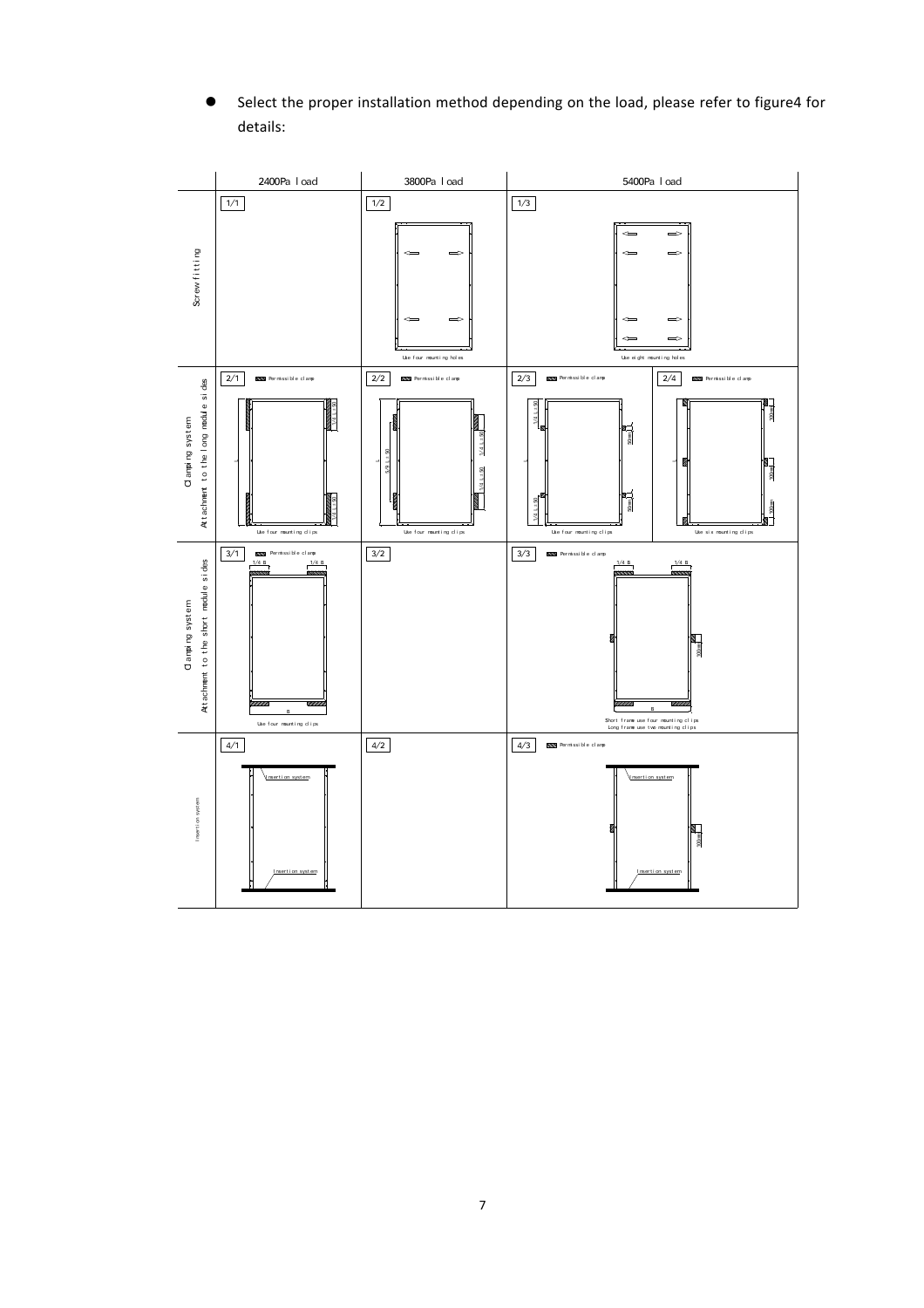

figure4

Note: The module has passed the IEC61215 mechanical 2400Pa and 5400Pa on existing 8 installing holes.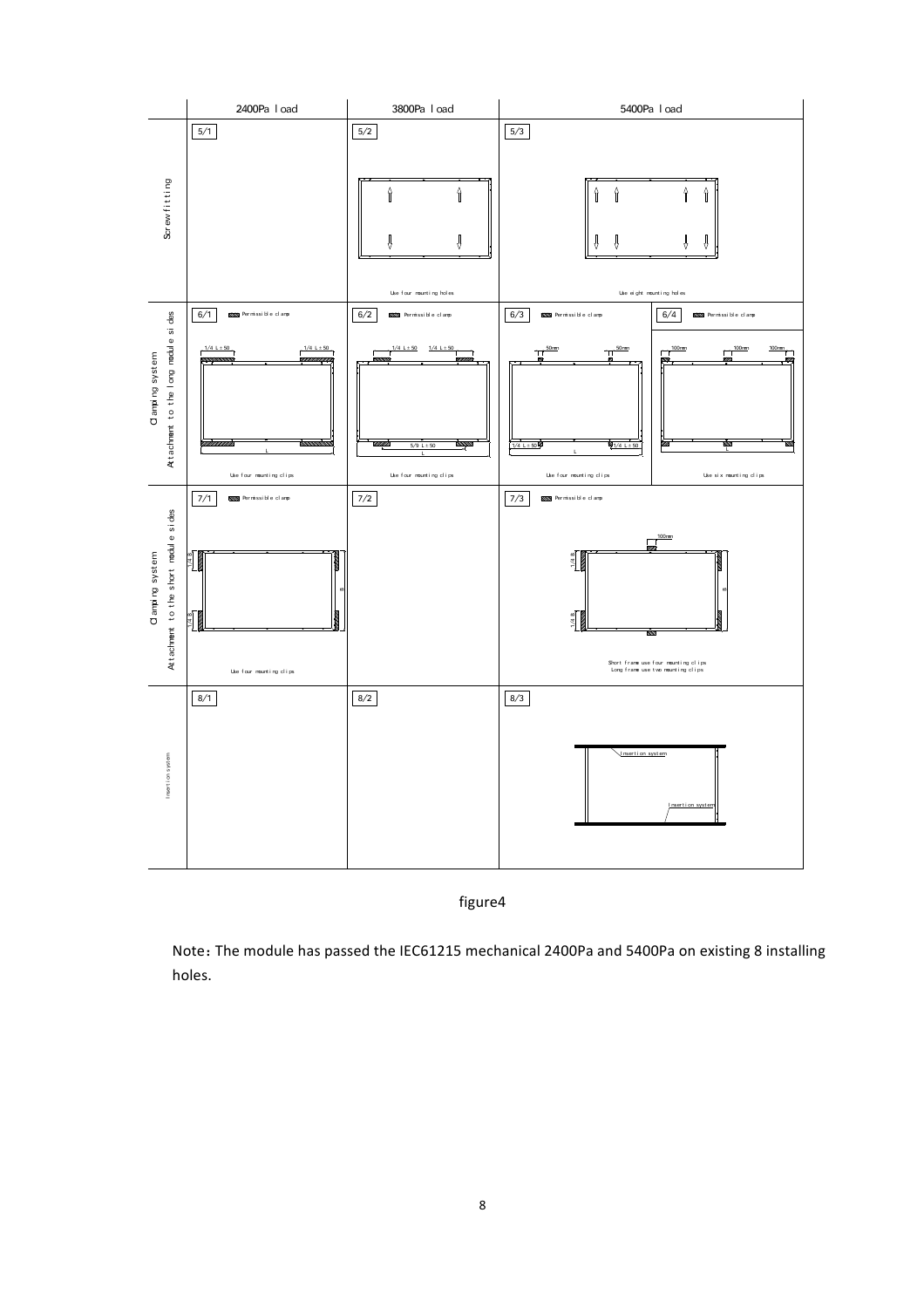### $\triangleright$  Module Specification(show in figure5 and table2)



figure5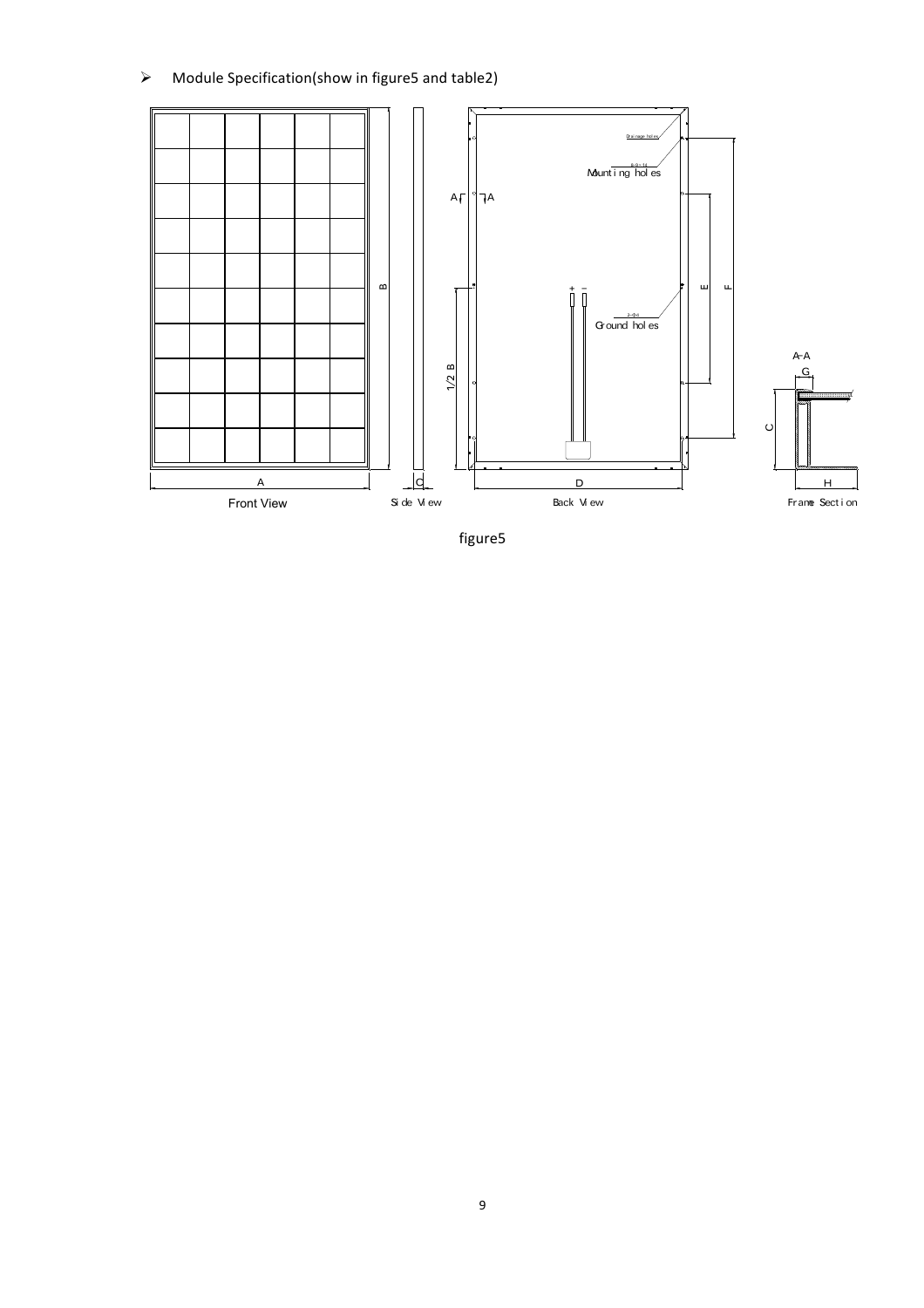#### table2

|                |                                                    |      |      |      |           |           |           |      |      | unit: mm       |                      |          |         |    |
|----------------|----------------------------------------------------|------|------|------|-----------|-----------|-----------|------|------|----------------|----------------------|----------|---------|----|
| No.            | Module Type                                        | Α    | B    | C    | D         | E         | F         | G    | H    | weight<br>(kg) | Application<br>class | Maximum  |         |    |
|                |                                                    |      |      |      |           |           |           |      |      |                |                      | Series   |         |    |
|                |                                                    |      |      |      |           |           |           |      |      |                |                      | Fuse (A) |         |    |
| $\mathbf{1}$   | HR-XXX-24/Aa                                       | 808  | 1580 | 40   | 758       | 800       |           |      |      | 15.8           | Class A              |          |         |    |
|                | HR-XXX-24/Aa-1                                     |      |      |      |           |           | 1300      | 10   | 35   |                |                      | 15       |         |    |
|                | HR-XXX-24/Aap                                      |      |      |      |           |           |           |      |      |                |                      |          |         |    |
| $\overline{2}$ | HR-XXX-24/Aab                                      | 808  | 1580 | 40   | 758       | 800       | 1300      | 10   | 35   | 15.8           | Class A              | 15       |         |    |
| 3              | HR-XXX-32/Az                                       | 1068 | 1580 | 50   | 1018      | 800       | 1300      | 11   | 35   | 20             | Class A              | 15       |         |    |
| 4              | HR-XXXP-18/Bb                                      | 992  | 1636 | 40   | 942       | 856       | 1356      | 10   | 35   | 19.3           | Class A              | 15       |         |    |
|                | HR-XXXP-18/Bb-1                                    | 1000 | 1662 | 45   | 950       | 856       | 1356      | 10   | 35   | 20             | Class A              | 15       |         |    |
|                | HR-XXXP-18/Bbp                                     |      |      |      |           |           |           |      |      |                |                      |          |         |    |
| 5              | HR-XXXP-18/Bbb                                     | 992  | 1636 | 40   | 942       | 856       | 1356      | 10   | 35   | 19.3           | Class A              | 15       |         |    |
|                |                                                    | 1000 | 1662 | 45   | 950       | 856       | 1356      | 10   | 35   | 20             | Class A              | 15       |         |    |
|                | HR-XXX-18/Cb                                       | 992  | 1636 | 40   | 942       | 856       | 1356      | 10   | 35   | 19.3           | Class A              | 15       |         |    |
| 6              | HR-XXX-18/Cb-1                                     | 1000 | 1662 | 45   | 950       | 856       | 1356      | 10   | 35   | 20             | Class A              | 15       |         |    |
|                | HR-XXX-18/Cbp                                      |      |      |      |           |           |           |      |      |                |                      |          |         |    |
| $\overline{7}$ | 992<br>HR-XXX-18/Cbb                               |      | 1636 | 40   | 942       | 856       | 1356      | 10   | 35   | 19.3           | Class A              | 15       |         |    |
|                |                                                    | 1000 | 1662 | 45   | 950       | 856       | 1356      | 10   | 35   | 20             | Class A              | 15       |         |    |
| 8              | HR-XXXP-24/Ba                                      | 992  | 1952 | 40   | 942       | 856       | 1356      | 10   | 35   | 21.8           | Class A              | 15       |         |    |
|                | HR-XXXP-24/Ba-1                                    |      |      |      |           |           |           |      |      |                |                      |          |         |    |
|                | HR-XXXP-24/Bap                                     | 1000 | 1982 | 50   | 942       | 856       | 1356      | 11   | 35   | 23.5           | Class A              | 15       |         |    |
| 9              | HR-XXXP-24/Bab                                     | 992  | 1952 | 40   | 942       | 856       | 1356      | 10   | 35   | 21.8           | Class A              | 15       |         |    |
|                |                                                    | 1000 | 1982 | 50   | 942       | 856       | 1356      | 11   | 35   | 23.5           | Class A              | 15       |         |    |
|                | HR-XXX-24/Ca                                       | 992  | 1952 | 40   | 942       | 856       | 1356      | 10   | 35   | 21.8           | Class A              | 15       |         |    |
| 10             | HR-XXX-24/Ca-1                                     | 1000 | 1982 | 50   | 942       | 856       | 1356      | 11   | 35   | 23.5           | Class A              | 15       |         |    |
|                | HR-XXX-24/Cap                                      |      |      |      |           |           |           |      |      |                |                      |          |         |    |
| 11             | HR-XXX-24/Cab                                      | 992  | 1952 | 40   | 942       | 856       | 1356      | 10   | 35   | 21.8           | Class A              | 15       |         |    |
|                |                                                    | 1000 | 1982 | 50   | 942       | 856       | 1356      | 11   | 35   | 23.5           | Class A              | 15       |         |    |
| 12             | HR-XXXP-18/Ebb                                     | 992  | 1636 | 45   | 942       | 856       | 1356      | 10   | 35   | 19.5           | Class A              | 15       |         |    |
| 13             | HR-XXXP-24/Eab                                     | 992  | 1952 | 50   | 942       | 856       | 1356      | 11   | 35   | 23             | Class A              | 15       |         |    |
| 14             | HR-XXXP-18/Db                                      | 992  |      |      | 1636      | 45        | 942       | 856  | 1356 | 10             | 35                   | 19.5     | Class A | 15 |
|                | HR-XXXP-18/Dbp                                     |      |      |      |           |           |           |      |      |                |                      |          |         |    |
| 15             | HR-XXXP-24/Da                                      | 992  |      | 1952 | 45        | 942       | 856       | 1356 | 11   | 35             | 23                   | Class A  | 15      |    |
|                | HR-XXXP-24/Dap                                     |      |      |      |           |           |           |      |      |                |                      |          |         |    |
| 16             | HR-XXXP-18/Dbb                                     | 992  | 1636 | 45   | 942       | 856       | 1356      | 11   | 35   | 19.5           | Class A              | 15       |         |    |
| 17             | HR-XXXP-24/Dab                                     | 992  | 1952 | 45   | 942       | 856       | 1356      | 11   | 35   | 23             | Class A              | 15       |         |    |
| 18             | HR-XXXP-36/HBb                                     | 1016 | 1625 | 45   | 966       | 856       | 1356      | 10   | 35   | 19.8           | Class A              | 15       |         |    |
| 19             | SCHOTT PERFORM™ POLY xxx<br>SCHOTT POWER™ POLY xxx | 990  | 1652 | 35   | <b>NA</b> | <b>NA</b> | <b>NA</b> | 11.8 | 16.4 | 20             | Class A              | 20       |         |    |
|                | SCHOTT PERFORM™ MONO xxx                           |      |      |      |           |           |           |      |      |                |                      |          |         |    |

Note: "XXX" refer to power index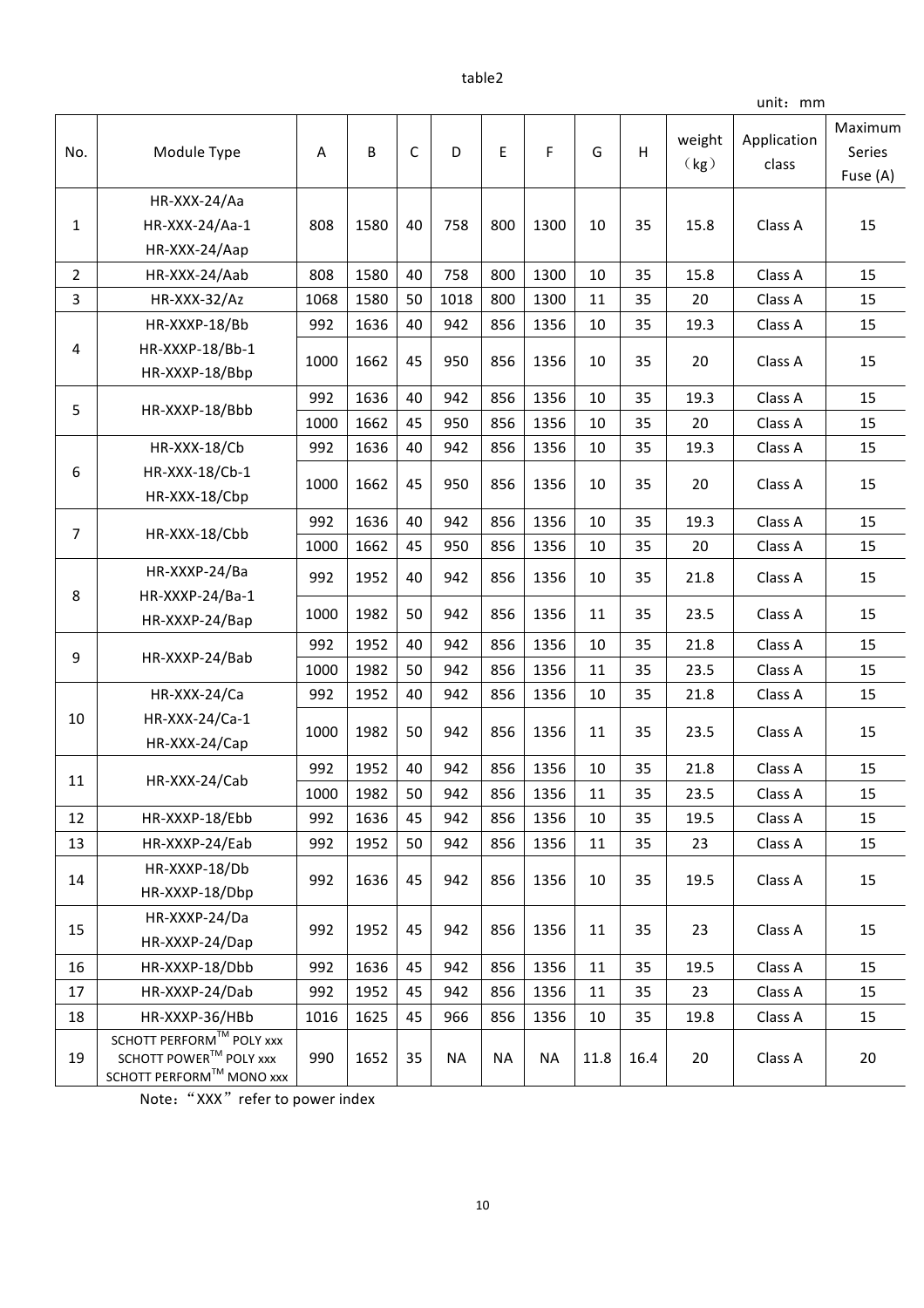### **ELECTRICAL INSTALLATION**

DC power generated by PV system can be converted to AC power, connected to the Grid. Policies to the Grid connected renewable energy system vary from region to region. Please turn to senior system design engineer for relevant information before you start to design the PV system.

Usually, you should get a formal approval from local public utilities sector before you start it. **General Rules**

- $\triangleright$  Installation structure should be compatible with Aluminum frame of module, in order to avoid galvanic corrosion.
- $\triangleright$  Negative grounding is recommended during installation of Module to prevent PID effect
- $\triangleright$  Positive and negative part of the module should use the same type of connector for electrical connection.
- $\triangleright$  Do not allow non-professionals to open the lock nut of the connector, in order to avoid connector leakage.
- $\triangleright$  Ensure the connectors keep clean, dry and connected sufficiently (hear a "click" meaning connecting sufficiently), otherwise it will cause the connectors burned or fire because of the arc ignition.
- $\triangleright$  All electrical components should have ratings equal or greater to the system rating. Do not exceed the maximum allowable system, voltage as listed on the module label.
- $\triangleright$  Under normal conditions, a photovoltaic module is likely to experience conditions that produce more current and/or voltage than reported at standard test conditions. Accordingly, the values of ISC and Voc marked on this module should be multiplied by a factor of 1.25 when determining component voltage ratings, conductor current ratings, fuse sizes, and size of controls connected to the PV output.
- $\triangleright$  To prevent discharge in the process of dismantling conductor, you must use an opaque material to completely cover the modules
- $\triangleright$  PV system only installed by certified professionals, module can generate a current under light, non-professionals not familiar with safety regulations may be subject to the risk of electric shock, etc.
- $\triangleright$  Always use the same type of module in a PV system. While connected in series, voltage of each string should below maximum system voltage (show in figure6).Recommended maximum series module configurations: 1000 V/ (1.25\*Voc).
- $\triangleright$  While connected in parallel, the output current is equal to the sum of current of each string (show in figure7). Use a fuse in each string of module; please refer to the application requirements locally. Recommended maximum parallel module configurations: Fuse rating/Isc+1.

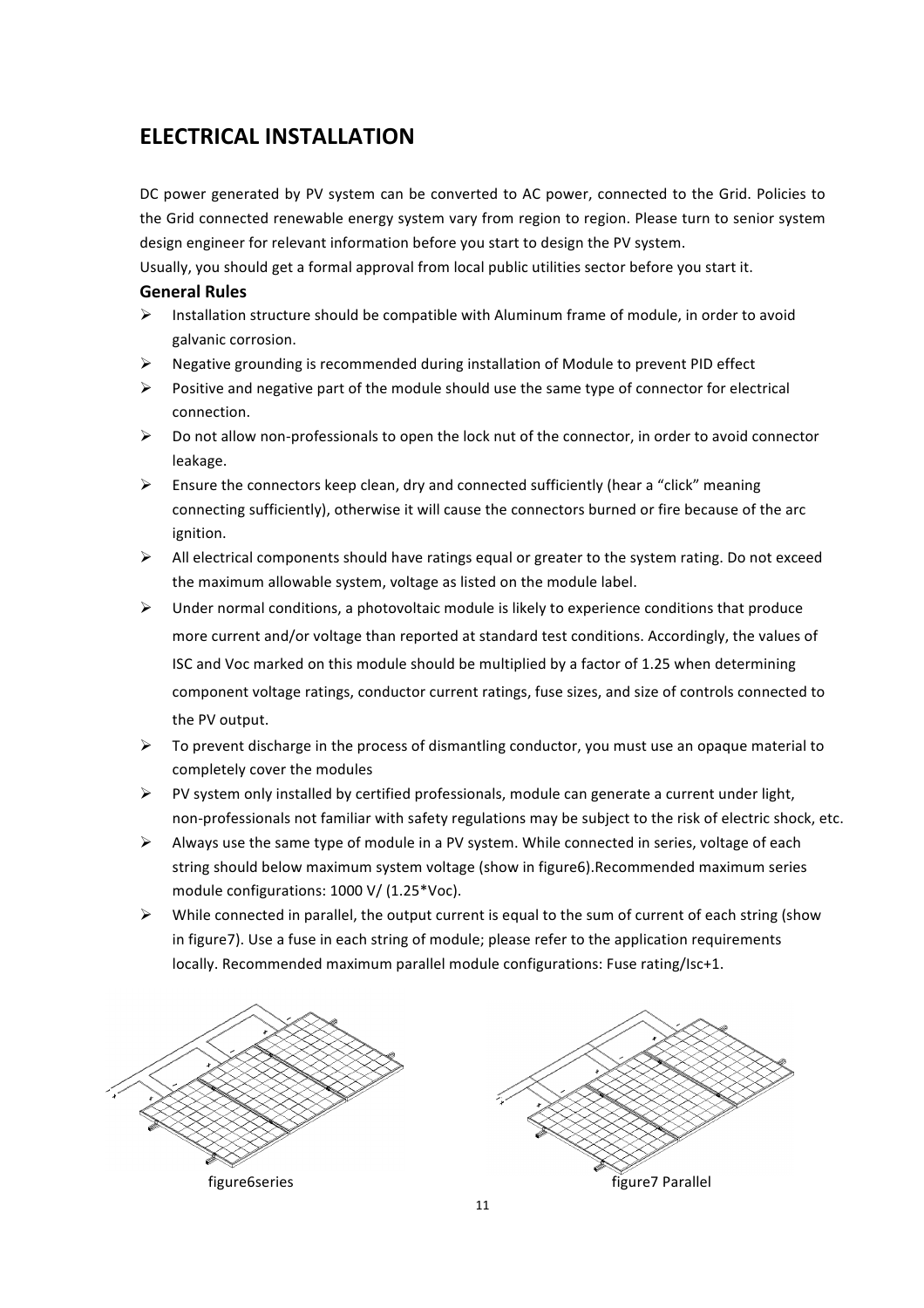- $\triangleright$  Please refer to local regulations to determine the system wires size, type and temperature.
- $\triangleright$  The cross section area of cable and the capacity of connector must be selected to suit the maximum system short circuit current(Recommended cross section area of cable is 4mm<sup>2</sup> for a single module and rated current of a connector is larger than 10A ), otherwise the cable and connector will be overheated under large current. Please pay attention: the temperature limit of cables is  $85^{\circ}$  and the temperature limit of connector  $105^{\circ}$ C.
- $\triangleright$  During the installation, make sure the connectors, inverters and other electrical components in a disconnected.
- $\triangleright$  In order to reduce lightning damage, keep the loop as small as possible while laying cable. Recommended that each string using the fuse protection device.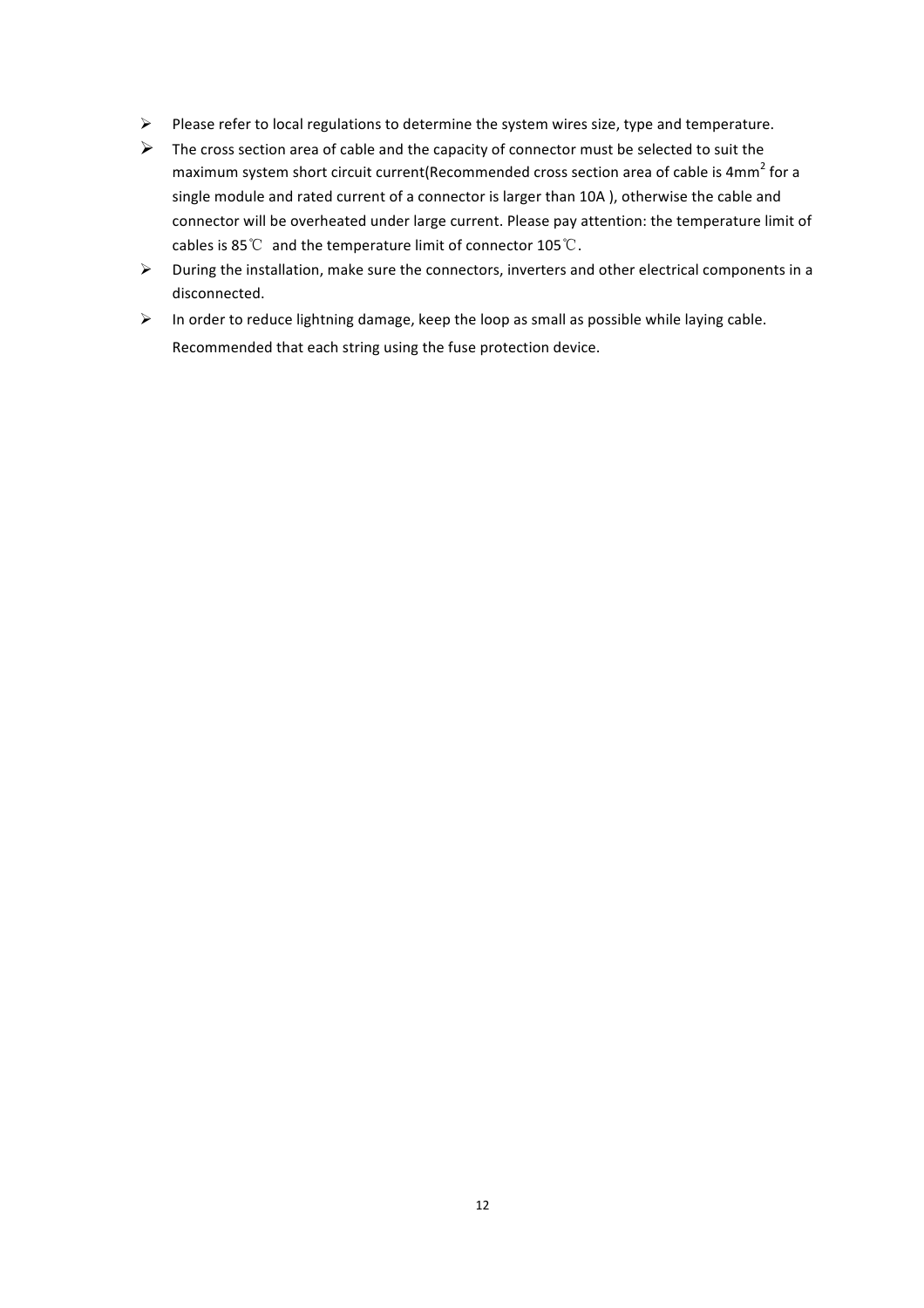### **GROUNDING**

- $\triangleright$  Grounding Lug with Machine Screw at Mounting Hole
	- All frame and mounting structure are required to grounding In accordance with the National Electrical Code.
	- While using mental structure, please make sure its surface have been electroplating treated, in order to keep a good conducting circuit.
	- Choose a proper grounding conductor, connecting frame with the mounting structure, effectively grounding.
	- Grounding conductor must be connected to ground via a suitable ground electrode. Lugs recommended. Mounting frame should also be grounding without bolts and nuts electrically connecting to module frame.
	- Striping the grounding wire to proper length, do not hurt the metal core during; insert it into the lug, fastening the screw then. Follow figure8 use bolt to connect lug to the frame. Recommended M3 screw assembly is  $2.3 N \cdot m$ .





- $\triangleright$  Grounding wire with Machine Screw at Mounting Hole
	- A grounding screw assembly must be attached at a designated grounding holes location using only stainless steel hardware. Insert a #6 stainless steel screw first through spring washer, flat washer, cup washer with a 2.1mm diameter copper wire, star washer, and then through the grounding hole on the frame, flat washer, spring washer, at last tighten them with the #6 nut, Please pay attention: the temperature limit of conductor is 85℃, show in figure9.

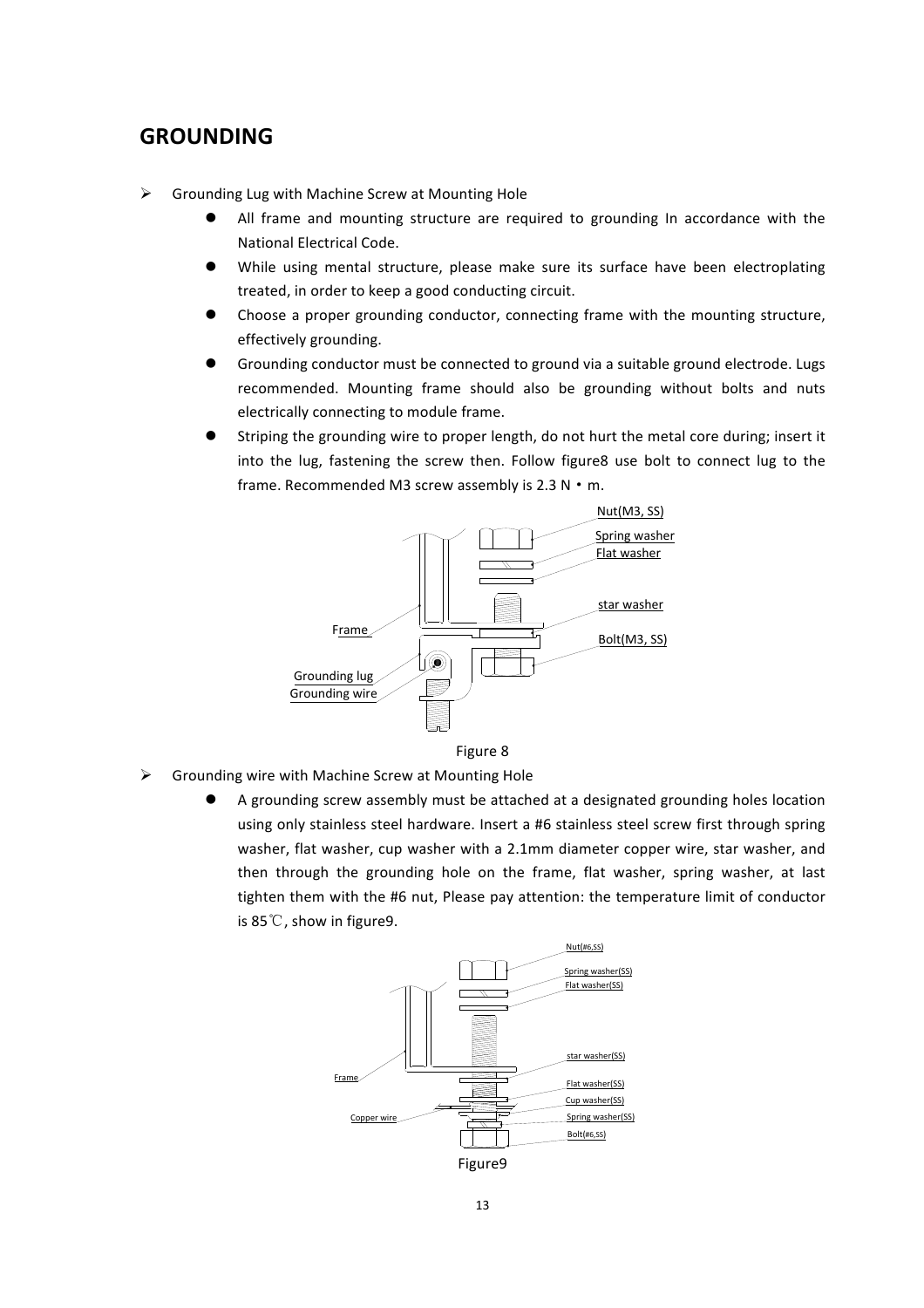### **BYPASS DIODE AND BLOCK DIODE**

In system with more than 2 strings of module, while one module shaded and others under light, overload Isc will cause overheat of cell to damage the module.

By-pass diodes are required to protect each string of the module from the effect of shading. Do not try to open the j-box by yourself to change diode even if it breaks down, turn to professionals for help. Blocking diodes are used between battery and module to prevent damage on module while discharge.

### **MAINTENANCE**

Module under normal circumstances no maintenance. Here we recommend the following maintenance methods to ensure the best performance of module:

- $\triangleright$  In most conditions, the rain can be enough to keep the glass clean.
- $\triangleright$  Clean the glass surface of the module when required. Always use clean water and a soft sponge or cloth for cleaning. A mild, non-abrasive cleaning agent or alcohol may be used to remove stubborn dirt.
- $\triangleright$  Do not try to clean a module with broken glass or perforated backsheet; it will cause serious electrical shock.
- $\triangleright$  Regulation inspection every 6 month for grounding, mechanical and electrical connections. Make sure all connectors clean, reliable, no damage or corrosion happened.
- $\triangleright$  When maintenance personnel to open the connector, we need to check whether the parts of the connector is OK, or else the connector must be replaced, the damaged connector will cause leak, the nut tightening torque requirements:  $1.5N \cdot m-3N \cdot m$ .
- $\triangleright$  You must use an opaque material to completely cover the module during maintenance. If you need electrical or mechanical inspection or maintenance, it is recommended to have a licensed, authorized professional carry out the job to avoid hazards of electric shock or injury.



Warning: Before any electrical maintenance, you should firstly shut down the system; any improper maintenance can lead to electric shock or injury.

## **RECYCLING**

As a member of PV CYCLE, Hareonsolar promise after module has been out of use, it will be recycled by specialized organizations to ensure all over the PV process is environment friendly. All service items are compliance with CE, providing free terminal service also (except accidents occurring during the installation)

To get more information please visit: http://www.pvcycle.org/